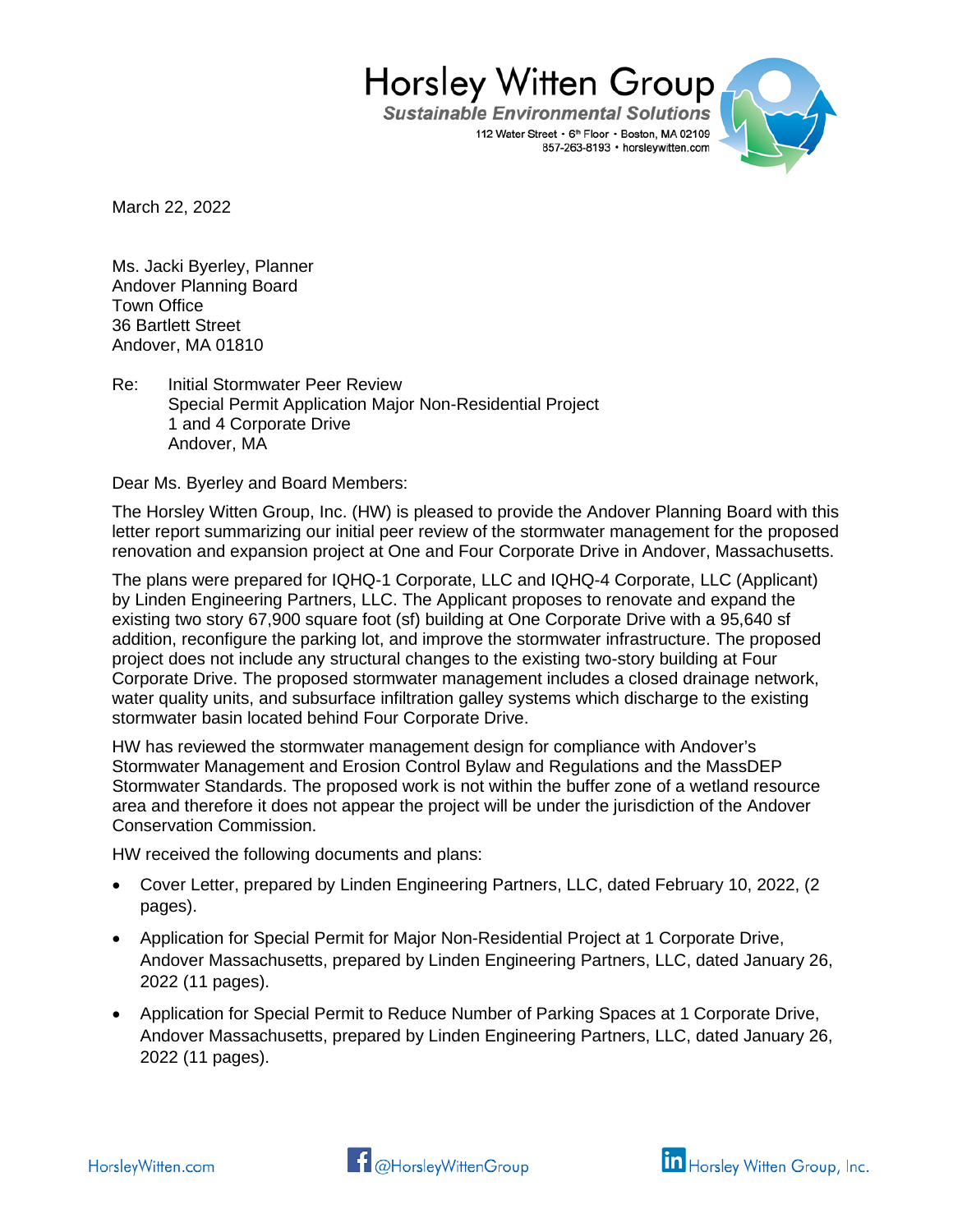Andover Planning Board March 22, 2022 Page 2 of 9

- Response to Comments, prepared by IQHQ, dated March 18, 2022 (4 pages).
- Entering and Exiting Truck Turning Exhibits, prepared by Linden Engineering Partners, LLC, dated March 18, 2022 (2 pages).
- Report on Subsurface Investigations and Geotechnical Design Recommendations,1 Corporate Drive, Andover, Massachusetts, prepared by Haley & Aldrich, Inc., Boston, Massachusetts dated January 2022 (82 pages).
- Stormwater Report, Proposed Redevelopment, Building 1, 1 Corporate Drive, Andover, MA, prepared by Linden Engineering Partners, LLC, dated January 26, 2022 (181 pages);
- Sanitary Sewer System Investigation, Minuteman and Shattuck Road Area, Andover, MA, prepared by Linden Engineering Partners, LLC, dated December 2021 and January 2022 (174 pages).
- Sanitary Sewer System Investigation Supplemental Report, Minuteman and Shattuck Road Area, Andover, MA, prepared by Linden Engineering Partners, LLC, dated March 17, 2022 (24 pages).
- Sanitary Sewer Profile, Exhibit Profiles 1 thru 6, dated March 17, 2022 (6 pages).
- Plan Set for Proposed Renovation and Addition, One and Four Corporate Drive Andover MA, prepared by Linden Engineering Partners, LLC, dated January 26, 2022, which includes:

| $\circ$ | <b>Cover Sheet</b>                                            | Cover  |
|---------|---------------------------------------------------------------|--------|
| $\circ$ | <b>Existing Site Survey Plan</b>                              | $SV-1$ |
| $\circ$ | <b>Existing Site Survey Plan</b>                              | $SV-2$ |
| $\circ$ | <b>Existing Site Survey Plan</b>                              | $SV-3$ |
| $\circ$ | <b>Existing Site Survey Plan</b>                              | $SV-4$ |
| $\circ$ | Site Layout And Materials Plan (revised 3/18/22)              | $C-1$  |
| $\circ$ | Site Grading And Erosion Control Plan                         | $C-2$  |
| $\circ$ | Site Utility Plan (revised 3/18/22)                           | $C-3$  |
| $\circ$ | Sewer Connection Plan, Notes & Zoning Table (revised 3/18/22) | $C-4$  |
| $\circ$ | <b>Construction Details</b>                                   | $C-5$  |
| $\circ$ | <b>Construction Details</b>                                   | $C-6$  |
| $\circ$ | Construction Details (revised 3/18/22)                        | $C-7$  |
| $\circ$ | <b>Construction Details</b>                                   | $C-8$  |
| $\circ$ | <b>Construction Details</b>                                   | $C-9$  |
| $\circ$ | <b>Future Parking Plan</b>                                    | $FP-1$ |
| $\circ$ | <b>Future Parking Plan</b>                                    | $FP-2$ |
| $\circ$ | <b>Future Parking Plan</b>                                    | $FP-3$ |
| $\circ$ | Site Lighting Plan                                            | $SL-1$ |
| $\circ$ | Lighting Schedules, Details And Notes                         | $SL-2$ |
| $\circ$ | <b>Photometric Plan</b>                                       | $SL-3$ |
|         |                                                               |        |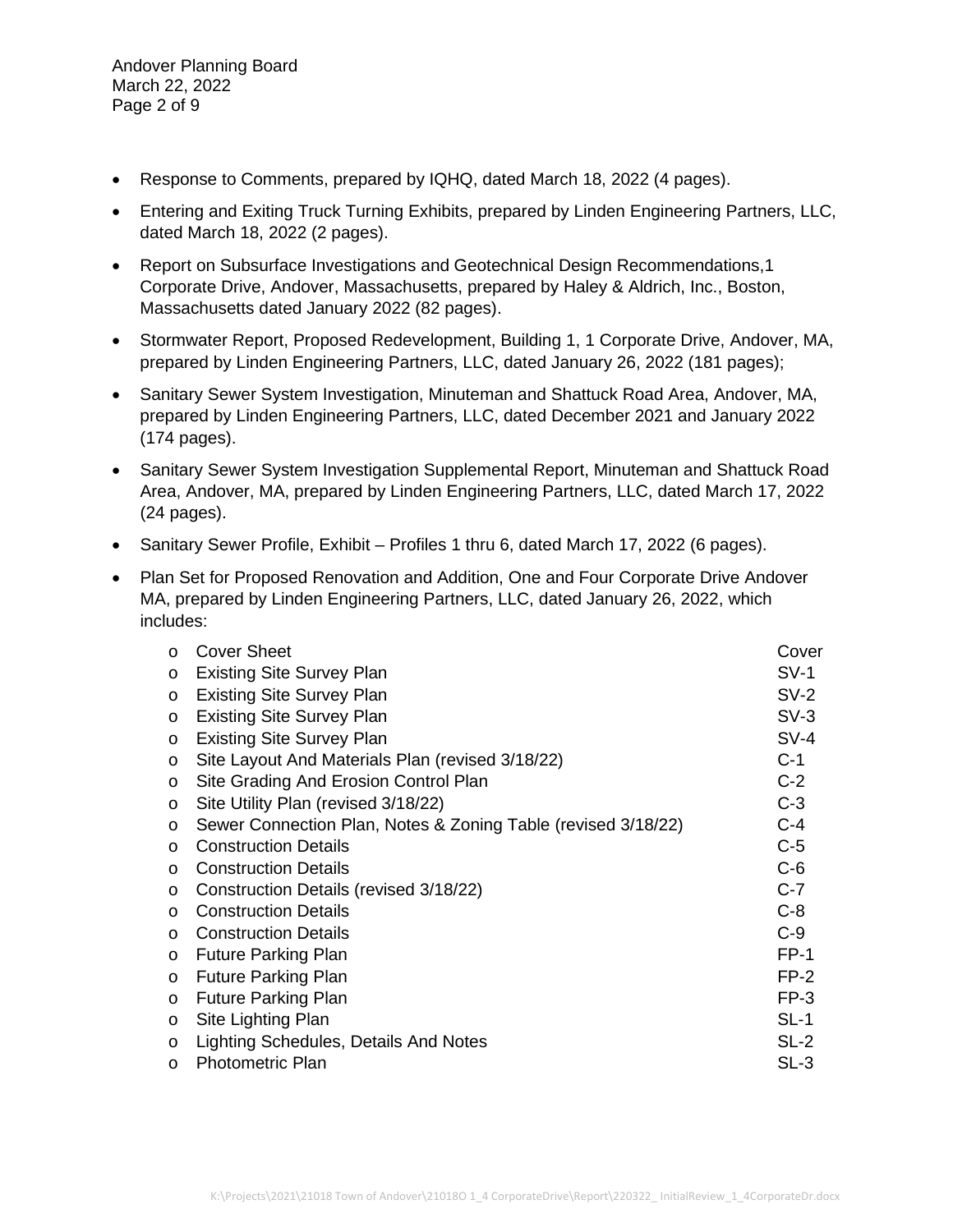Andover Planning Board March 22, 2022 Page 3 of 9

| $\circ$  | <b>Site Lighting Fixtures</b> | $SL-4$    |
|----------|-------------------------------|-----------|
| $\circ$  | Landscape Material Plan       | $L-100$   |
| $\circ$  | Landscape Material Plan       | $L - 101$ |
| $\circ$  | Landscape Layout Plan         | $L-200$   |
| $\circ$  | Landscape Layout Plan         | $L - 201$ |
| $\circ$  | Landscape Planting Plan       | $L-400$   |
| $\circ$  | Landscape Planting Plan       | $L - 401$ |
| O        | Landscape Details             | $L-500$   |
| O        | Landscape Details             | $L-501$   |
| $\circ$  | Landscape Details             | $L-502$   |
| $\Omega$ | <b>First Floor Plan</b>       | A1.00     |
| $\circ$  | Second Floor Plan             | A1.01     |
| $\Omega$ | Roof Plan                     | A1.02     |
|          | <b>Exterior Elevations</b>    | A2.01     |

## **Stormwater Review**

HW has reviewed the documents listed above and has the following comments concerning the stormwater management design in accordance with the Massachusetts Stormwater Handbook (MSH) dated February 2008, and the Town of Andover Stormwater Management and Erosion Control Bylaw and Regulations amended May 11, 2021 (Stormwater Bylaw).

In accordance with Section VI. B. of the Andover Stormwater Bylaw the Stormwater Management Permit and Narrative provided by an Applicant shall contain sufficient information to verify compliance with the local Stormwater Bylaw and the MassDEP Stormwater Management Handbook (MSH). Below are comments relating to the standards as presented in the MSH. Where the more stringent requirements of the Andover Stormwater Regulations are applicable those comments are included.

The proposed site improvements are considered redevelopment and therefore are required to comply with MassDEP Stormwater Management Standards 2, 3, and 4 only to the maximum extent practicable and the pretreatment requirements of Standards 4, 5, and 6 only to the maximum extent practicable. Existing stormwater discharges shall comply with Standard 1 only to the maximum extent practicable. A redevelopment project shall also comply with all other requirements of the Stormwater Management Standards and improve existing conditions.

- *1. Standard 1 states that no new stormwater conveyances (e.g. outfalls) may discharge untreated stormwater directly to or cause erosion in wetlands or waters of the Commonwealth.*
	- a. The existing site discharges stormwater via overland flow to two separate design points of analysis (DP):
		- a. DP-1: Existing overland flow to Shattuck Road from the western portion of the site.
		- b. DP-2: Existing flow onsite that travels overland to the existing system in Corporate Drive, collected and routed through the existing onsite drainage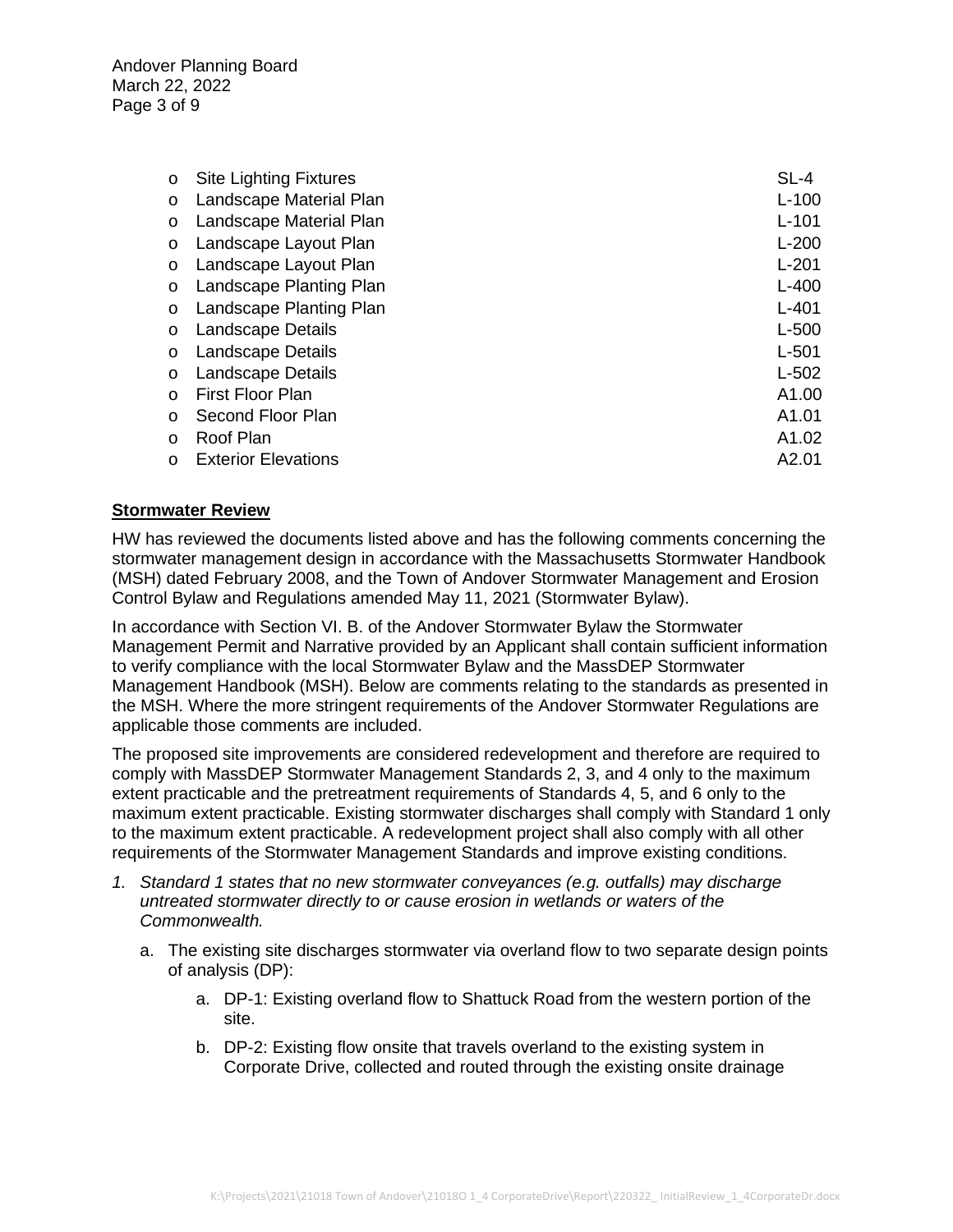Andover Planning Board March 22, 2022 Page 4 of 9

> system within the property. These ultimately discharge to an existing stormwater basin located behind Four Corporate Drive.

Under proposed conditions the Applicant has provided stormwater practices to collect, manage, treat, and recharge the stormwater within the developed areas of the site. The watershed areas and flow rates that continue to discharge towards the DPs have been reduced under proposed conditions. The Applicant has demonstrated that there are no new untreated discharges to the wetlands as a result of the project.

The Applicant appears to comply with Standard 1.

- *2. Standard 2 requires that post-development runoff does not exceed pre-development runoff off-site.*
	- a. The Applicant has provided the HydroCAD results for the existing and proposed conditions for the 25-year event storm. HW recommends that the Applicant provide the summaries for the existing and proposed HydroCAD models for the 2-year, 10-year, and 100-year storm events.
	- b. The Applicant has provided the HydroCAD results for the 25-year storm event with a rainfall depth of 6.02 inches. It appears that the Applicant has used the most recent Atlas-14 Rainfall data from NOAA's online database as noted in its Stormwater Report. HW recommends that the Applicant provide a printout of the rainfall data to confirm the precipitation depths used.
	- c. It appears that in the provided HydroCAD model, the Total Area modeled for the Existing Conditions (7.865 acres) does not match the Total Area modeled for the Proposed Conditions (8.134 acres). HW recommends that the Applicant review and revise the HydroCAD model such that the total area analyzed is consistent in both models. As designed the size of the stormwater system is considered conservative.
	- d. The Applicant has provided soil maps and test pits for the Site. The Soil Map provided lists the site as having soils from Hydrologic Soil Groups (HSG) "C/D" and "A". The HydroCAD model lists the onsite soil as HSG "C". HW recommends that the Applicant revise the existing and proposed area/cover to include the area to the east of the existing driveway where HSG "A" soil has been mapped.
	- e. The Applicant has provided Drainage Area Maps as part of the Stormwater Report. HW recommends the following:
		- i. Incorporate the existing and proposed grading on the Drainage Area Maps.
		- ii. Incorporate proposed stormwater management on the Drainage Area Maps (catch basin, pipes, and subsurface features).
		- iii. Incorporate the HSG designation on the Drainage Area Maps.
	- f. The Applicant has modeled each of the subsurface systems in the proposed model without any exfiltration. The Geotechnical Report prepared by Haley and Aldrich recommended using a HSG "B" for infiltration and included the results of the in-situ hydraulic conductivity testing performed on site. HW recommends that the Applicant include exfiltration in accordance with Volume 3, Chapter 1, Page 23 of the MSH. As designed the size of the stormwater system is considered conservative.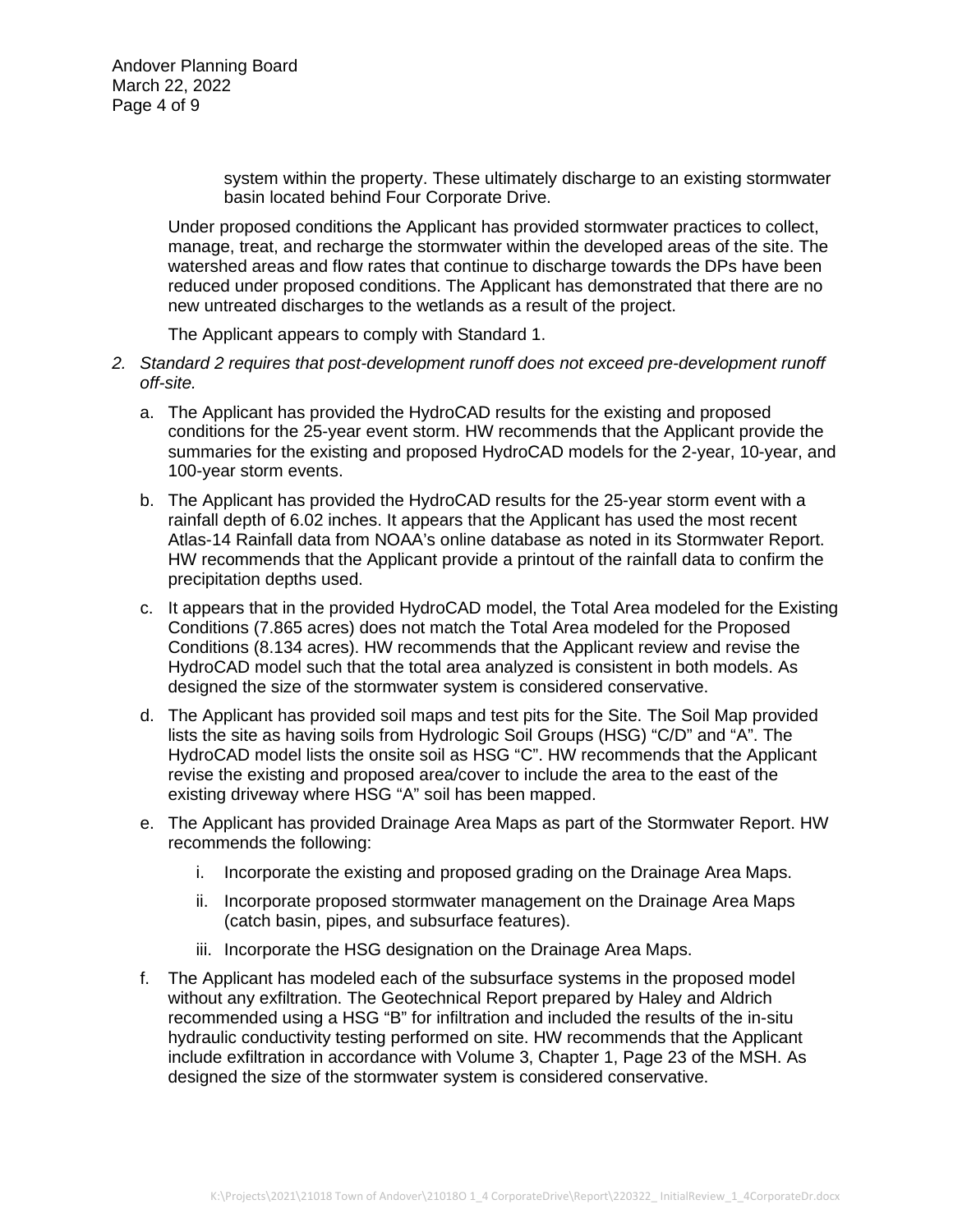Andover Planning Board March 22, 2022 Page 5 of 9

- g. It appears that there are a few inconsistencies between the HydroCAD model and the subsurface system information on the plans. HW has noted the following:
	- i. Subsurface system #4 notes 20 chambers where the plan notes 18; and
	- ii. Subsurface system #4 notes a different size outlet on the plans compared to the model.

HW recommends that the Applicant adjust the HydroCAD model and/or the plans for consistency.

- *3. Standard 3 requires that the annual recharge from post-development shall approximate annual recharge from pre-development conditions.*
	- a. The Applicant has conducted multiple test pits onsite. A geotechnical report that includes soil borings has been provided as part of the Stormwater Report by Haley and Aldrich. Based on the geotechnical report and test pit data, the depth to groundwater onsite ranges from eight feet to greater than 10 feet. Based on the soil type identified it appears that the site adequately meets the recharge requirement. The Applicant has not included the exfiltration rate of the subsurface galley systems in the HydroCAD model. The proposed site design has an overall reduction in impervious area, therefore, complies with Standard 3.
- *4. Standard 4 requires that the stormwater system be designed to remove 80% Total Suspended Solids (TSS) and to treat 1.0-inch of volume from the impervious area for water quality.*
	- a. The Applicant has provided water quality volume calculations for  $\frac{1}{2}$  inch of runoff over the impervious area. In accordance with Section IX. G of the Andover Stormwater Regulations the required water quality volume shall be a minimum of 1.0 inches times the total impervious area. As the project is a redevelopment the Applicant shall comply with Section IX.D.1.a.(2) (b) and retain 0.8 inches of runoff times the total postconstruction impervious area. HW recommends that the Applicant review the total water quality volume provided and confirm it has met the local regulations.
	- b. The Applicant has stated that the project achieves at least 80% TSS removal from hydrodynamic separators located just after the subsurface galley systems prior to leaving the site. HW has the following comments:
		- i. The Applicant has provided TSS treatment with water quality units (WQU). The units have been placed after the subsurface galley systems in the treatment train. It appears that the sediment laden water would run through the subsurface system depositing sediment in clean stone. Therefore, reducing the effectiveness of the infiltration rate to the soil. HW recommends that where feasible the Applicant relocate the water quality units before the subsurface systems to allow for pre-treatment and reduce maintenance on the leaching galleys. HW recommends installing a water quality unit for the largest catchment areas prior to each of the four subsurface systems.
		- ii. The Applicant has provided water quality calculations for each WQU. However, it does not appear that the Applicant has provided the manufacturer information confirming the credit listed for the TSS removal. HW recommends that the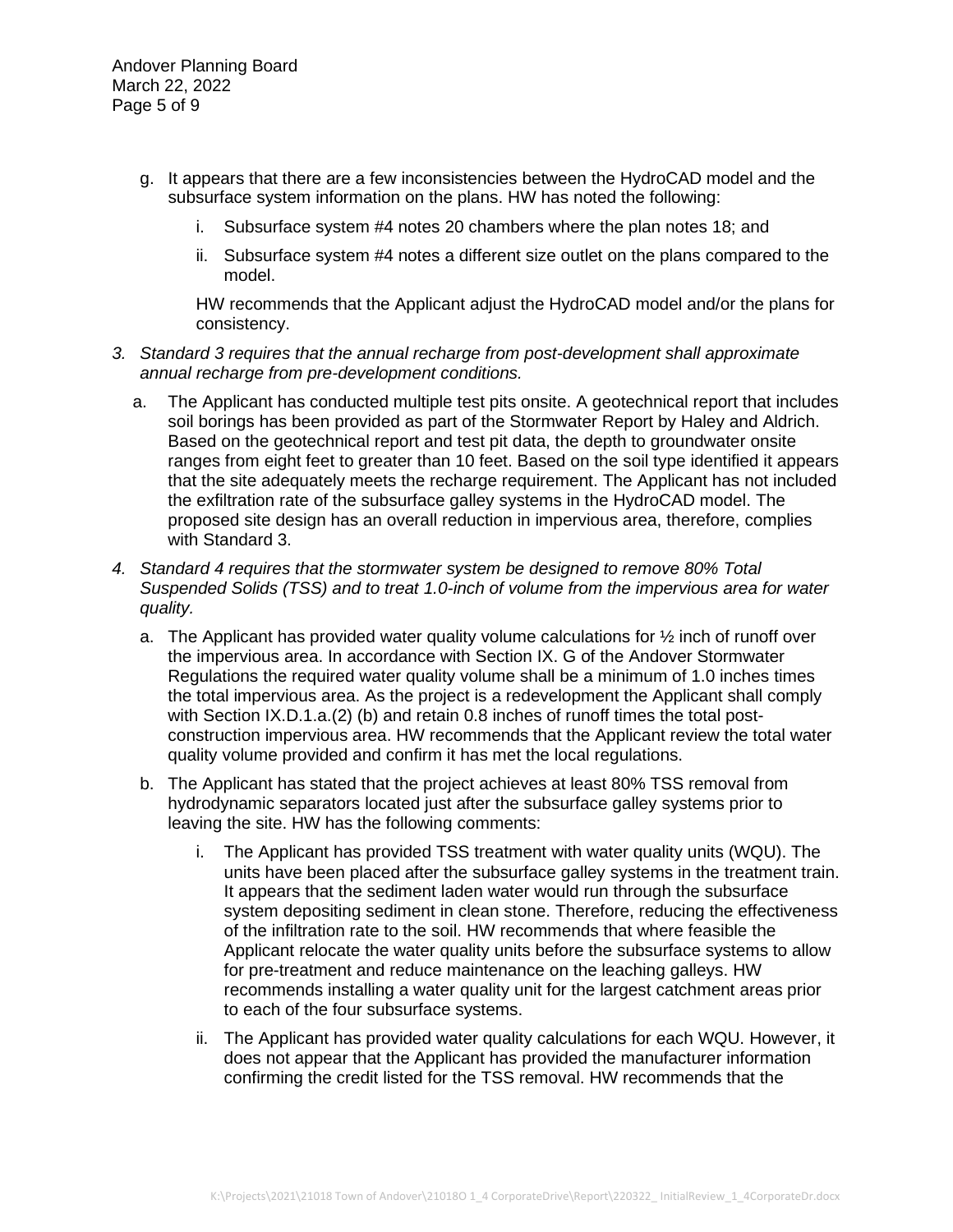Andover Planning Board March 22, 2022 Page 6 of 9

> Applicant provide the manufacturer information to confirm the TSS removal rate of the WQU.

- iii. The Applicant has stated that the water quality units provide 80% TSS Removal. However, it does not appear that all treatment trains have been included. In the stormwater report narrative for stormwater standard 4, it states treatment for the runoff areas is done through new deep sump catch basins, subsurface systems, and water quality treatment units. HW recommends that the Applicant provide the TSS removal calculations for each treatment trains proposed.
- c. The Applicant has provided water quality volume calculations showing the water quality volume retained onsite. It is unclear how the captured volume was calculated for each subsurface system. HW recommends providing a stage storage table from the HydroCAD model for each galley system that highlights the storage up to the outlet to confirm the volume that each galley system holds.
- d. The Applicant has listed the time to empty for each infiltration structure as a calculation that has a 1.2-foot depth for each subsurface basin. It is not clear where this depth is taken from. HW recommends that the Applicant review and clarify the calculation. The volume contained in the galleys shall be the volume below the outlet elevation.
- *5. Standard 5 is related to projects with a Land Use of Higher Potential Pollutant Loads (LUHPPL).*
	- a. The Applicant has noted that the proposed project is not considered a LUHPPL. However, the project would be considered a LUHPPL if it exceeds 1,000 vehicle trips per day. HW recommends that the Applicant clarify the vehicle trips per day anticipated at the project site.
- *6. Standard 6 is related to projects with stormwater discharging into a critical area, a Zone II, or an Interim Wellhead Protection Area of a public water supply.*
	- a. The site does not discharge to a critical area, therefore Standard 6 is not applicable.
- *7. Standard 7 is related to projects considered Redevelopment. A redevelopment project is required to meet the following Stormwater Management Standards only to the maximum extent practicable: Standard 2, Standard 3, and the pretreatment and structural best management practice requirements of Standards 4, 5, and 6. Existing stormwater discharges shall comply with Standard 1 only to the maximum extent practicable. A redevelopment project shall also comply with all other requirements of the Stormwater Management Standards and improve existing conditions.*
	- a. The proposed project is considered a redevelopment, therefore Standard 7 is applicable. It is HW's opinion that once the Applicant adequately addresses the comments in this letter and raised by the Town, the proposed stormwater management design is improving existing conditions and complies with the MSH to the maximum extent practicable.
- *8. Standard 8 requires a plan to control construction related impacts including erosion, sedimentation, or other pollutant sources.*
	- a. The Applicant has provided a Landscape Plan. It appears there are portions of the site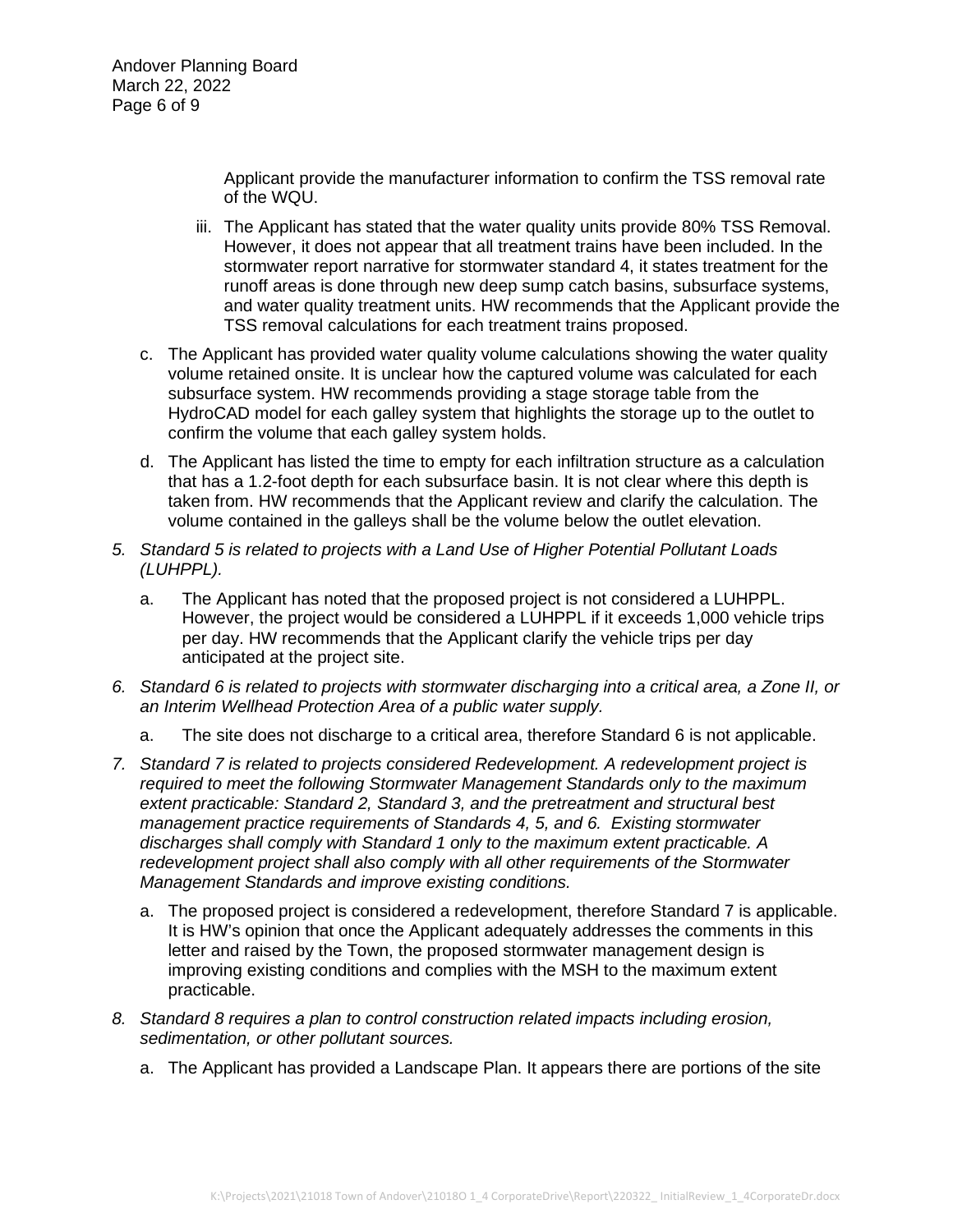that will be disturbed due to grading or drainage that do not include grass seed or stabilization. HW recommends revising the Landscape Plan to include limits of general grass seeding and stabilization within the limit of work.

- b. HW recommends that the Applicant confirm that native species will be used for revegetation.
- c. The Applicant has proposed straw wattles and sediment sacks at catch basins throughout each phase. HW recommends that the Applicant include installation of sediment sacks or catch basin inserts in all the existing onsite and all proposed catch basins as they are constructed within the limit of work during the construction phase. Furthermore, HW recommends that inlet protection be provided for any catch basins within 100 feet of the construction entrance on both sides of the road.
- d. The Applicant has proposed several Sediment and Erosion Control statements for different types of erosion control being used as part of the Stormwater Drainage Report. HW recommends confirming these directions are included as Erosion Control Notes on the Plans.
- e. The Applicant has stated in the Drainage Report in a section titled Stabilization Activities requirements for slope stabilization and stabilized construction entrances. HW recommends labeling on the Erosion Control Plans where slope stabilization is anticipated to be needed and where a stabilized construction entrance will be installed.
- f. There are several drainage structures proposed as part of the development around the existing building. These drainage structures are tying into an existing system downstream. HW recommends that the Applicant include a note stating that it is the responsibility of the contractor to maintain drainage onsite during all phases of construction.
- g. HW recommends that the Applicant include dust control measures and a note stating that paved surfaces will be swept weekly during construction.
- h. The proposed development requires disturbance of greater than one acre of land and therefore is required to obtain coverage under the NPDES Construction General Permit issued by EPA and prepare a Stormwater Pollution Prevention Plan (SWPPP). The Applicant has provided a draft SWPPP. HW recommends that a copy of the final SWPPP be provided to the Town at least 14 days prior to commencing land disturbance activities.
- i. It is noted in the Stormwater Narrative under the Stabilization Activities section that disturbed areas will be stabilized with appropriate ground cover as soon as possible and will receive a layer of topsoil for stabilization. HW recommends that the Applicant include temporary seeding, mulch, or other stabilization methods over the topsoil.
- j. The Typical Crushed Stone Tracking Pad detail is provided on Sheet C-5. The length of tracking pads has a 50 foot minimum requirement for developments of this size. If the slope towards the access road exceeds 2%, it is recommended to construct a ridge across the foundation approximately 15 feet from the entrance to divert runoff away from the public road. Also, a filter fabric fence may need to be installed down-gradient from the construction entrance to contain any sediment-laden runoff.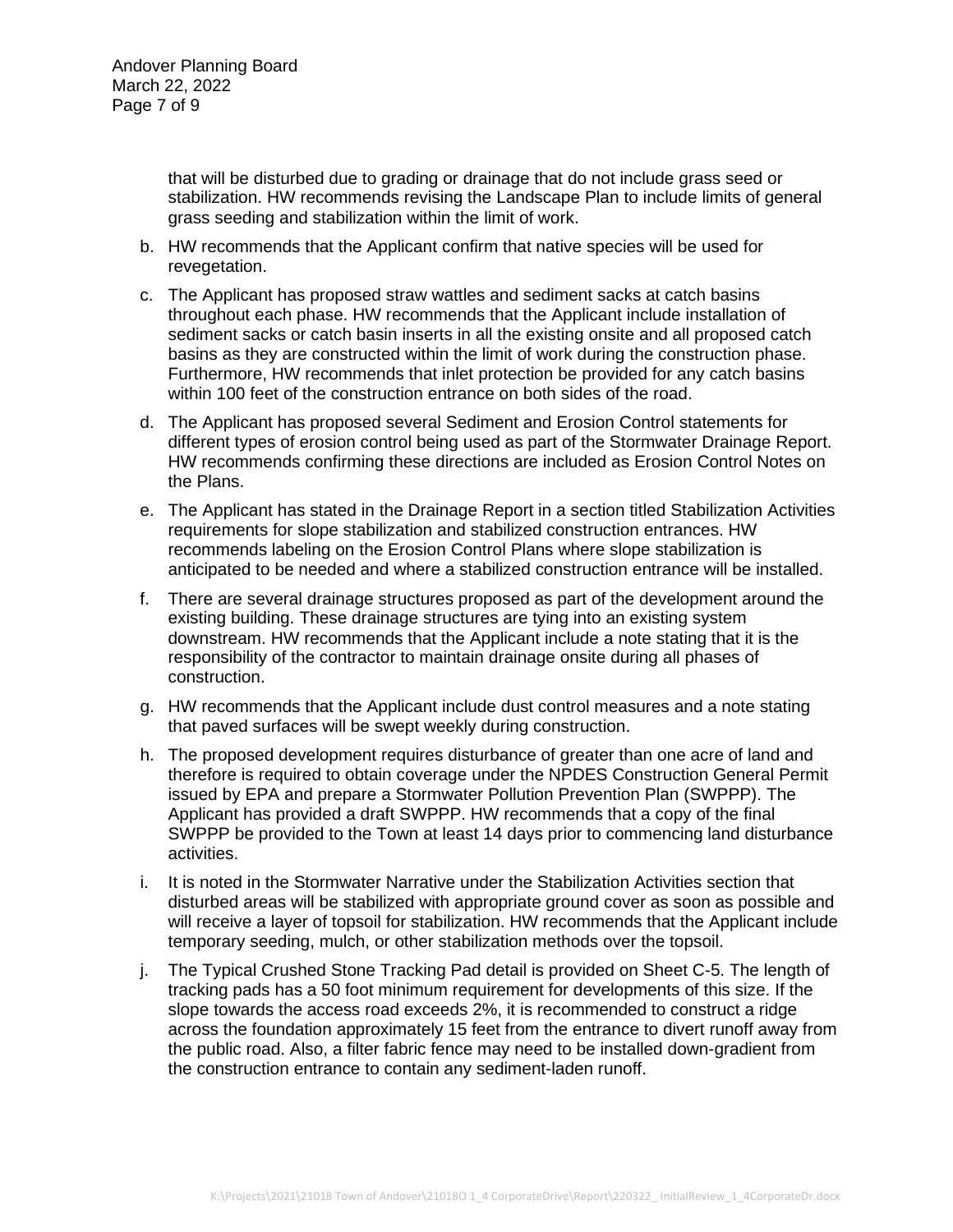*9. Standard 9 requires a Long-Term Operation and Maintenance (O&M) Plan be provided.*

The Applicant has provided a Stormwater Operation and Maintenance (O&M) Plan, which includes instructions for maintenance of stormwater control measures, an O&M budget, and an O&M checklist. HW has the following comments regarding the O&M Plan:

- a. A sample Operation and Maintenance Log is provided and describes acceptable practices and frequency of procedures for long term maintenance of the stormwater practices. HW recommends adding space for
	- i. Descriptions of the condition of the stormwater practices,
	- ii. Descriptions of maintenance performed,
	- iii. Signature of the responsible party,
	- iv. Signature of the Professional Engineer, where applicable and,
	- v. Receipts showing payment for maintenance performed.
- b. The Applicant has listed 5 infiltration systems and a wet basin along with numerous Catch Basins in the O&M Plan. HW recommends providing an exhibit that highlights each of these stormwater practices and where to inspect them. HW also recommends providing a structure table to the catch basins locations to help with inspection.
- c. Furthermore, per Andover Stormwater Regulations Section VI.C.1.b.7, HW recommends that the Applicant include a simple sketch as part of the O&M Plan that clearly labels the various stormwater practices to be inspected. The Applicant has provided a plan that illustrates the catch basins for the overall complex and for the proposed improvements. HW recommends adding the other stormwater practices to this plan.
- d. HW recommends a more robust maintenance log for the O&M Plan. The quantity and types of stormwater practices may need more space for notes or logging. For example, the inspection of 50 catch basins and trench drains does not have enough room for notations of findings or notes for the inspection in the current format.
- *10. Standard 10 requires an Illicit Discharge Compliance Statement to be provided.*
	- a. The Applicant has stated a signed illicit discharge statement has been provided as part of the Stormwater Report. However, it does not appear to be located in the Report. HW recommends that the Applicant provide a signed Illicit Discharge Compliance Statement.

## *Additional Comments per Andover Stormwater Regulations:*

- *11.* Section IX (Andover Stormwater Regulations Design Criteria)
	- a. C Pretreatment: The Applicant must size all pretreatment practices (deep sump catch basins) to accommodate one-years' worth of sediment and debris using the calculation provided in Andover's regulations. HW recommends that the Applicant provide the required calculation.
	- b. D Pollutant Removal: As a redevelopment project, the design is required to remove 80% of TSS and 50% of Total Phosphorus (TP). The Applicant has not provided phosphorus loading and removal calculations. HW recommends that the Applicant provide the required phosphorus load calculations and subsequent removal calculations